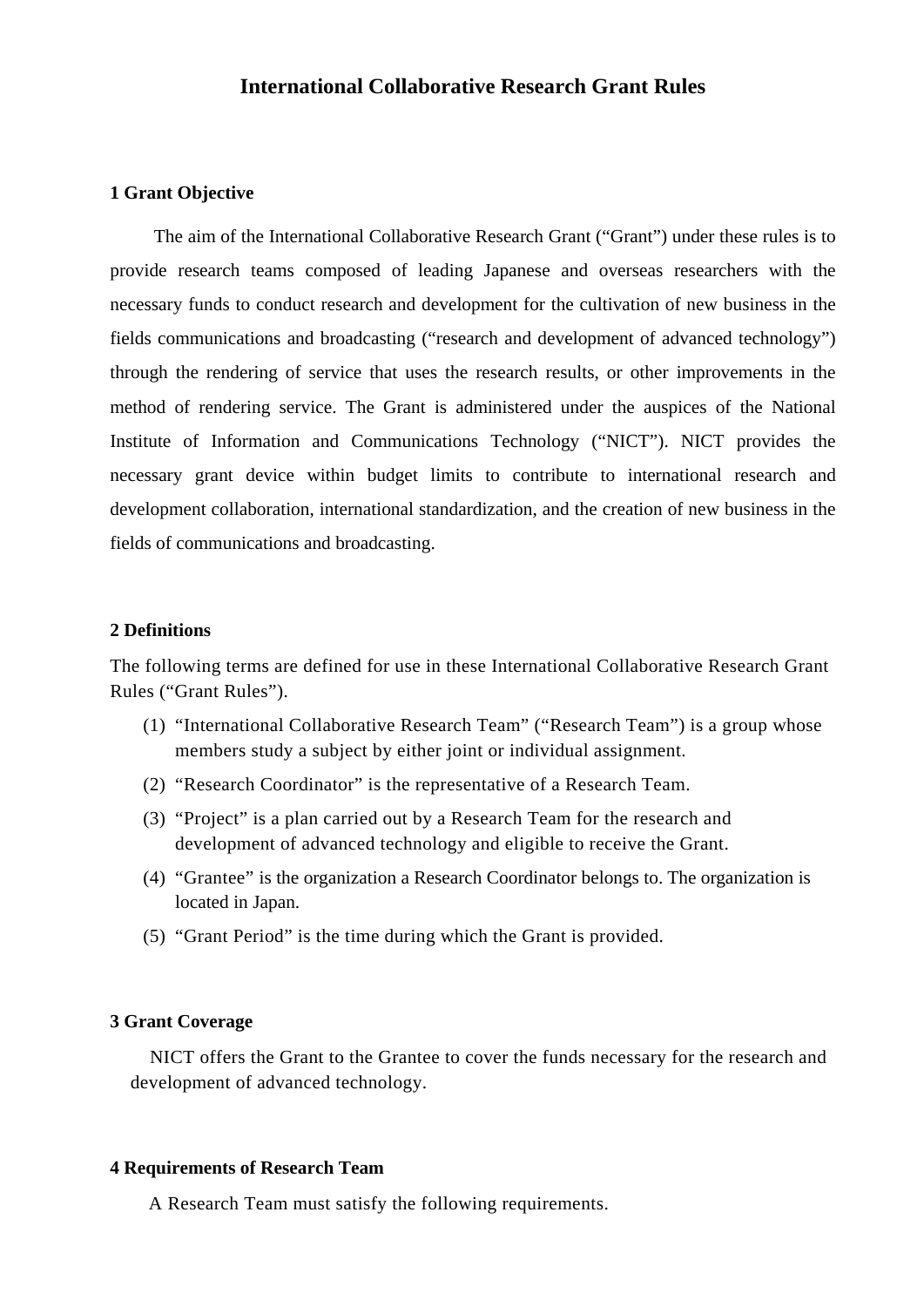- (1) A Research Team must be composed of four or more researchers.
- (2) A Research Team must be composed of researchers from more than one country including Japan.
- (3) A Research Coordinator must be appointed to represent a Research Team. The Research Coordinator must represent the Research Team and play a leading role in drawing up and implementing the research plan.
- (4) Each researcher on a Research Team must belong to a research institute\*. Each affiliated research institute must be located in Japan and overseas.

# **5 Selection Criteria of Grantee**

To select a Grantee, NICT uses the provisions below in this article as a point of reference.

- (1) A Research Team must possess sufficient research and development capability to carry out the Project properly.
- (2) A research and development subject must satisfy each of the following requirements:
	- 1. Creativity: the research must be creative and based on an original idea.
	- 2. Effectiveness: through the organic integration of advanced technology from Japan and overseas, the research must be a highly effective international collaboration that contributes to international standardization and the creation of intellectual property.
	- 3. Wide applicability: the new fields of business created by the developed technology must have high growth potential, or the developed technology must have the potential for wide application in the fields of communications and broadcasting.
- (3) A Grantee has difficulty funding research and development activities without support.
- (4) A Grantee must have the financial capability to cover the portion of the costs necessary for proper implementation of the Project to be borne by itself.
- (5) A Grantee must have an appropriate system and sufficient capability to manage accounting and other affairs concerning a Project.

# **6 Type of Grant Period**

The two types of Grant Period are single year and multi-year.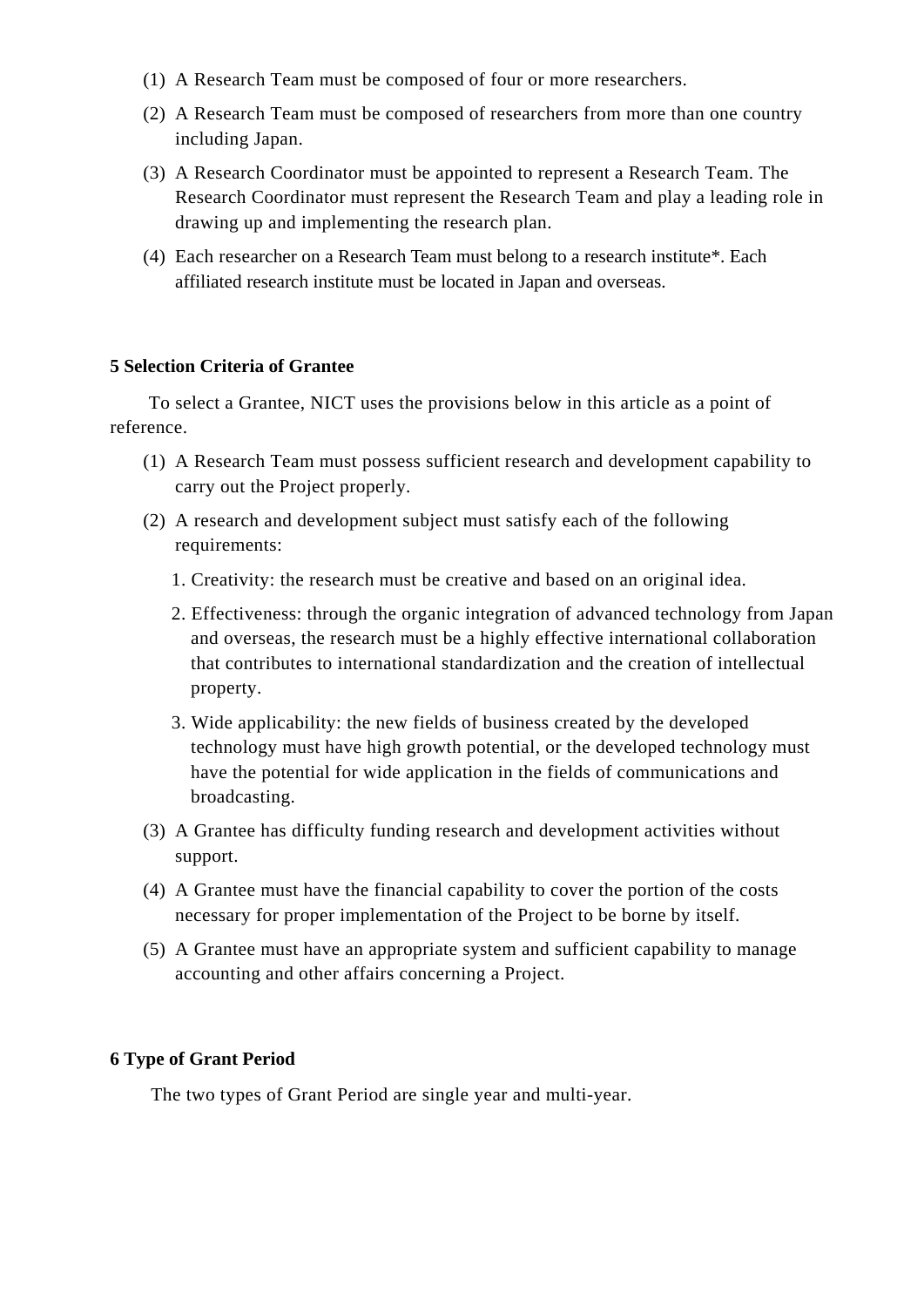# **7 Eligible Costs**

- (1) The costs eligible for the Grant ("Eligible Costs") are the expenses necessary to carry out a Project in accordance with the items specified in Attachment 1.
- (2) The Grant portion for the indirect costs is offered only when it is possible for the Grantee to receive such indirect costs. The indirect costs must be expended properly under the responsibility of the head of the institute that receives such indirect costs ("Indirect Costs Receiving Institute").

# **8 Grant Amount**

The amount of the Grant is limited to the sum equivalent to 50% of the direct costs (10 million yen if such amount exceeds 10 million yen in a fiscal year) plus the indirect costs (up to 30% of the direct costs of the grant amount). Fractions less than 1,000 yen in the amount are rounded off.

## **9 Grant Application**

- (1) An applicant seeking to obtain the Grant must select a type of Grant Period in accordance with Article 6 and submit to NICT an Application for International Collaborative Research Grant (Form 1, including the attached documents).
- (2) The Grantee who receives a multi-year Grant Period may apply for one grant extension during but not exceeding the second fiscal year of the Grant Period. In such case, the Grantee must submit to NICT an Application for International Collaborative Research Grant Extension (Form 2, including the attached documents).
- (3) The applicant seeking to obtain the Grant in accordance with paragraphs (1) and (2) above must state the amount requested after deducting the tax credit for consumption and local consumption taxes on purchase relating to the Grant (the amount of the consumption and local consumption taxes that are deductible as the tax credit for consumption and local consumption taxes on purchase under the provisions of the Law for Partial Amendment of the Income Tax Law and the Consumption Tax Law (1994 Law No.109) and the Law for Partial Amendment of the Local Tax Law (1994 Law No.111) multiplied by the grant rate). This provision does not apply if the amount of the tax credit for consumption and local taxes on purchase is not clearly known at the time of application.

#### **10 Grant Decision and Notification**

(1) After an application is filed in accordance with Article 9 paragraphs (1) or (2), NICT makes a grant decision that does not exceed two fiscal years, taking into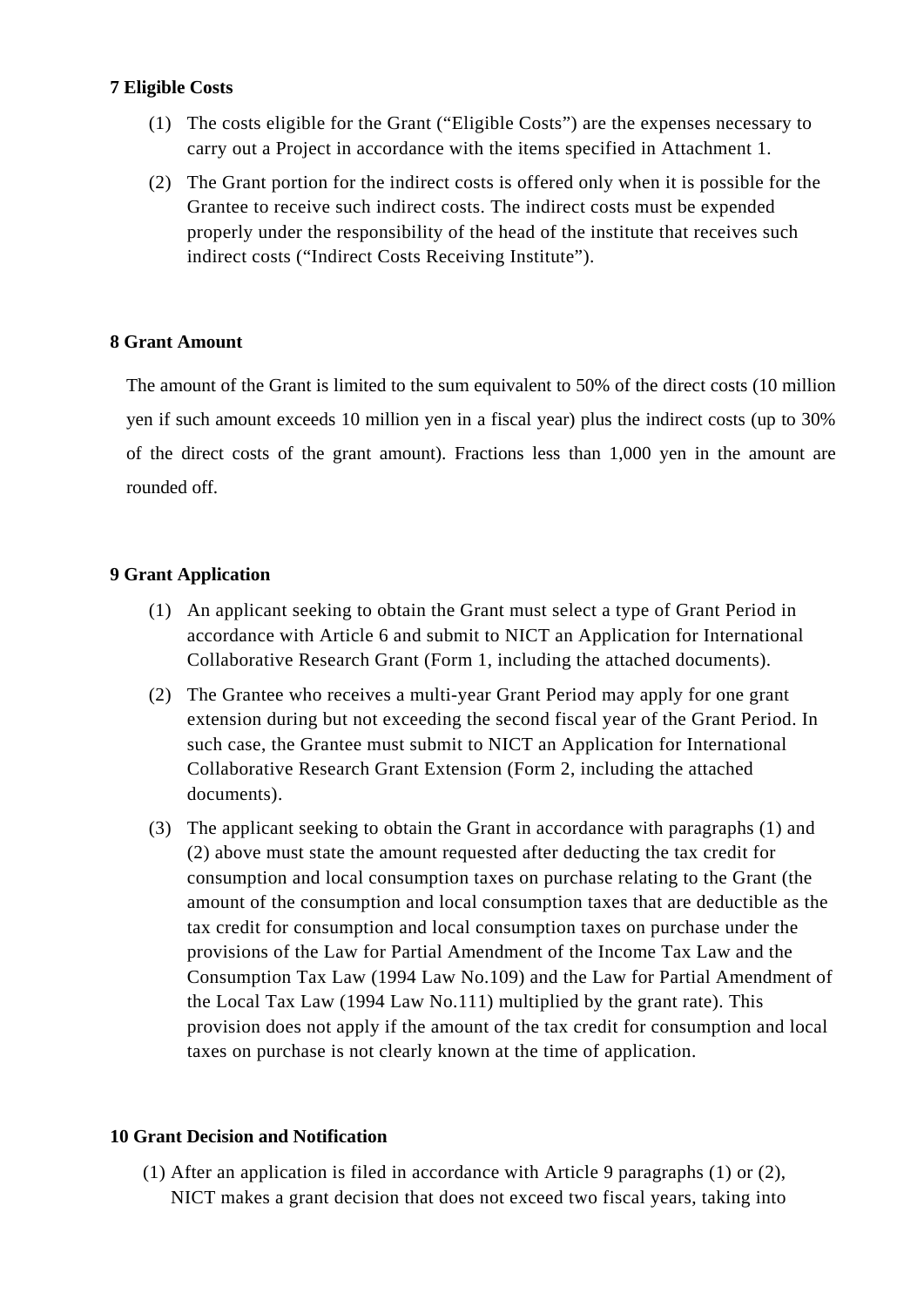consideration the result of a review by the NICT Screening Committee composed of external experts.

- (2) After a decision to approve funding is made under paragraph (1) above in accordance with Article 9 paragraph (1), NICT notifies the applicant through a Notification of Award of International Collaborative Research Grant (Form 3).
- (3) After a decision to approve funding is made under paragraph (1) above in accordance with Article 9 paragraph (2), NICT notifies the applicant through a Notification of International Collaborative Research Grant Extension (Form 4).
- (4) When making a decision to approve funding in accordance with paragraph (1) above, NICT may modify any item of the grant application or add conditions, if necessary.
- (5) After making a decision to deny funding, NICT notifies the applicant through a Notification of Denial of International Collaborative Research Grant (Form 5).

# **11 Application Withdrawal**

- (1) An applicant who receives notification in accordance with the preceding article and is not satisfied with the contents of the grant decision or the conditions imposed on the Grant may withdraw the application.
- (2) The applicant who intends to withdraw the application in accordance with paragraph (1) above must notify NICT in writing to that effect within 20 days after the delivery of the notification provided in the preceding article.
- (3) If the application is withdrawn in accordance with paragraph (2) above, a grant decision on the application is considered not to have been made.

# **12 Approval of Plan Modification**

- (1) A Grantee must submit to NICT a Request for Approval of Modification of Project Plan for International Collaborative Research Grant (Form 6) to obtain approval prior to initiating any of the events listed below. This provision does not apply to a trivial modification that does not change the amount of the Eligible Costs.
	- 1. A change in the amount of the Eligible Costs (except where the amount allocated to an item of the direct costs is appropriated to another other item and such appropriated amount is less than 20% of the smaller amount of either item)
	- 2. The Discontinuation or the dissolution of the Project
	- 3. A change of researchers on the Research Team
	- 4. A researcher on the Research Team changes the institute belongs to
	- 5. A change in the contents of the research and development
	- 6. A shortening of the Grant Period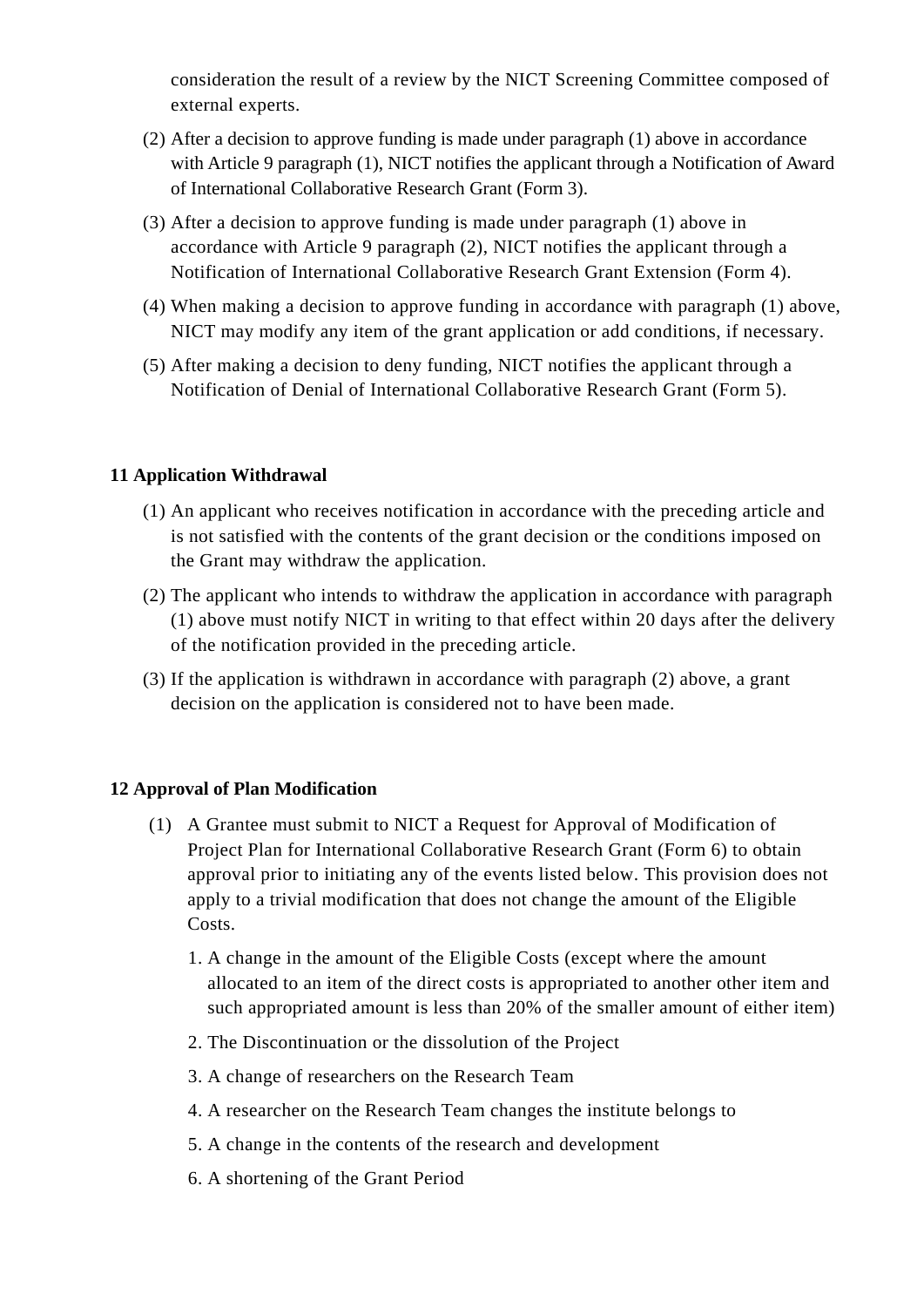- 7. In the case of a multi-year grant decision, a change in the amount of the Eligible Costs in each fiscal year
- (2) In accordance with paragraph (1) above, NICT conducts an inspection upon receiving the Request for Approval of Modification of Project Plan for International Collaborative Research Grant. If, as a result, NICT recognizes the modification as appropriate and approves it, the applicant will be notified through a Notification of Request for Approval of Modification of Project Plan for International Collaborative Research Grant (Form 7).
- (3) When giving approval in accordance with paragraph (1) above, NICT may modify the details of the grant decision or impose conditions on the Grant, if necessary.

## **13 Change in Institute Research Coordinator Belongs to**

- (1) If a Research Coordinator changes the institute he belongs to and after the change wants to continue implementing a Project at the new institute, immediately after the change, the new institute the Researcher belongs to must submit a Transfer Approval Application (Form 8) to NICT for approval.
- (2) After receiving the Transfer Approval Application in accordance with paragraph (1) above, NICT reviews it. If, as a result, NICT recognizes the application content as appropriate and approves it, the applicant will be notified through a Transfer Approval Notification (Form 9).

#### **14 Property Management, Books and Records**

- (1) A Grantee must manage the equipment acquired through the Grant ("Acquired Property") with the care of a good manager.
- (2) A Grantee must maintain books and other records for the portion of a Project under his responsibility, clarify the division of accounting roles, and constantly render account of receipts and disbursements.
- (3) A Grantee must keep the books and records in accordance with paragraph (2) above for five years after the completion of the Project or until the approval of its dissolution.

#### **15 Restriction on Disposal**

After the completion of a research and development Project, the Grantee must obtain prior approval from NICT for using, assigning, exchanging, leasing, or pledging any Acquired Property (e.g. machinery, implement) whose acquisition value or additional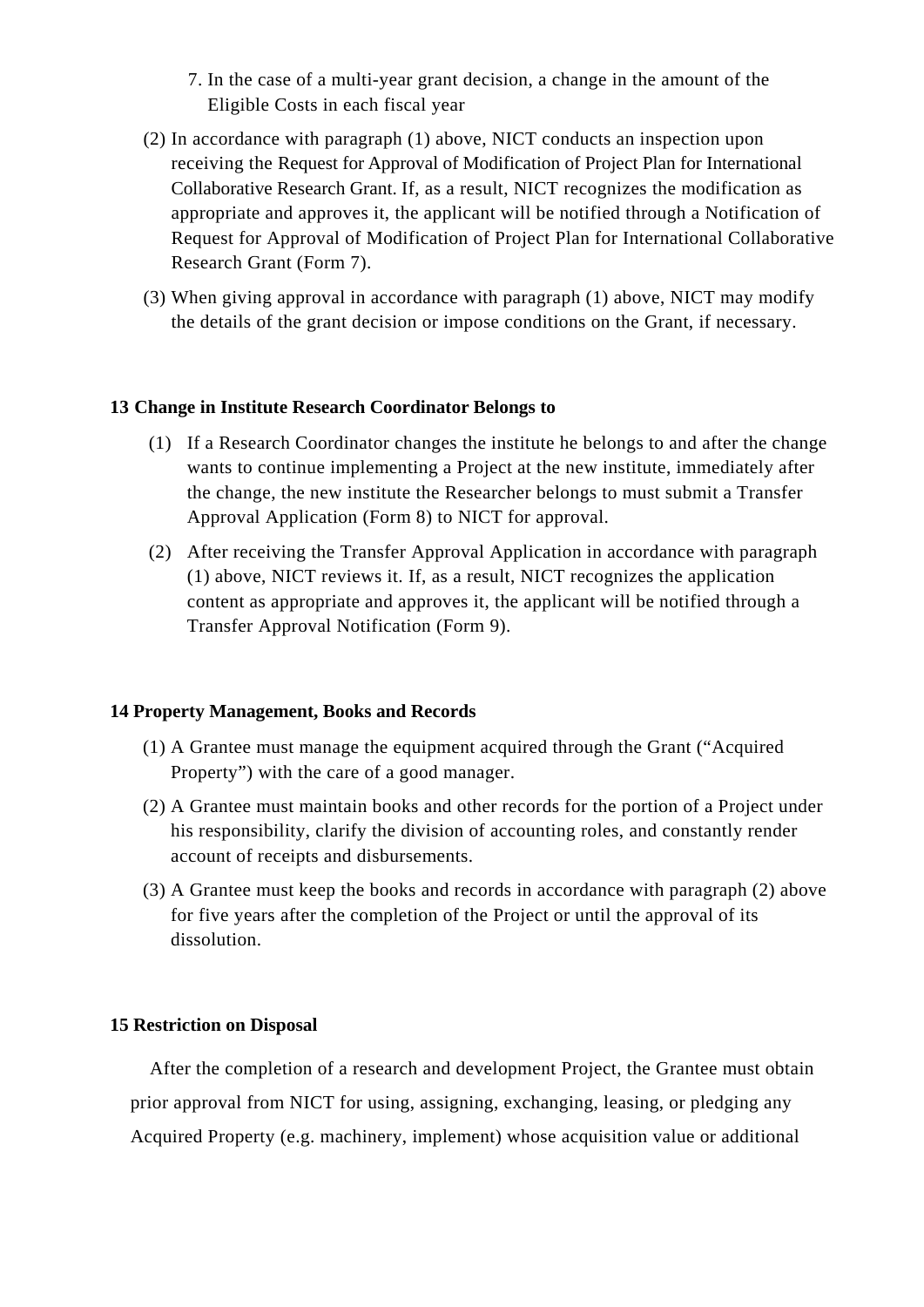utility value is  $500,000$  yen<sup>\*</sup> or over for any purpose contrary to the objective of the Grant. This provision is does not apply to property subject to disposal restrictions on Attachment 2 after the expiry of the restriction period specified for each item of property.

#### **16 Accident Report**

If a Project is unlikely to be completed within the planned period or has become difficult to carry out, the Grantee must submit a report to NICT describing the situation, the reason for it, and the future prospects. The Grantee must then follow the directions of NICT.

## **17 Status Report**

If requested, a Grantee must prepare a project status report and submit it to NICT.

#### **18 Achievement Report**

- (1) For a single-year Grant Period, after completing a Project, or after receiving approval to dissolve the Project in accordance with Article 12 paragraph (1), a Grantee must prepare an achievement report summarizing the results of the Project. The Grantee must submit to NICT within 30 days after completing, or after receiving approval to dissolve, the Project, or at the end of the fiscal year, whichever is earlier.
- (2) For a multi-year Grant Period, after completing each fiscal year of a Project, or after receiving approval to dissolve the Project in accordance with Article 12 paragraph (1), a Grantee must prepare an achievement report summarizing the results of the Project. The Grantee must submit the report to NICT within 30 days after completing, or after receiving approval to dissolve, the Project, or at the end of the fiscal year, whichever is earlier.

#### **19 Determination of Grant Amount**

1

NICT reviews an achievement report in accordance with the preceding article and may conduct a field audit, if necessary. If the achievements of a Project are found to be consistent with the contents of the grant decision and they satisfy the attached conditions,

<span id="page-5-0"></span><sup>※</sup> Under Document No. 1618 entitled "The Scope of Machinery and Main Implements Designated by the Heads of Government Ministries Based on Article 22 of the Law Concerning the Proper Implementation of a Grant Budget in Accordance with Article 13 Enforcement Order No. 4 of the Law," (Attachment) by the Budget Bureau, Ministry of Finance on May 12, 1971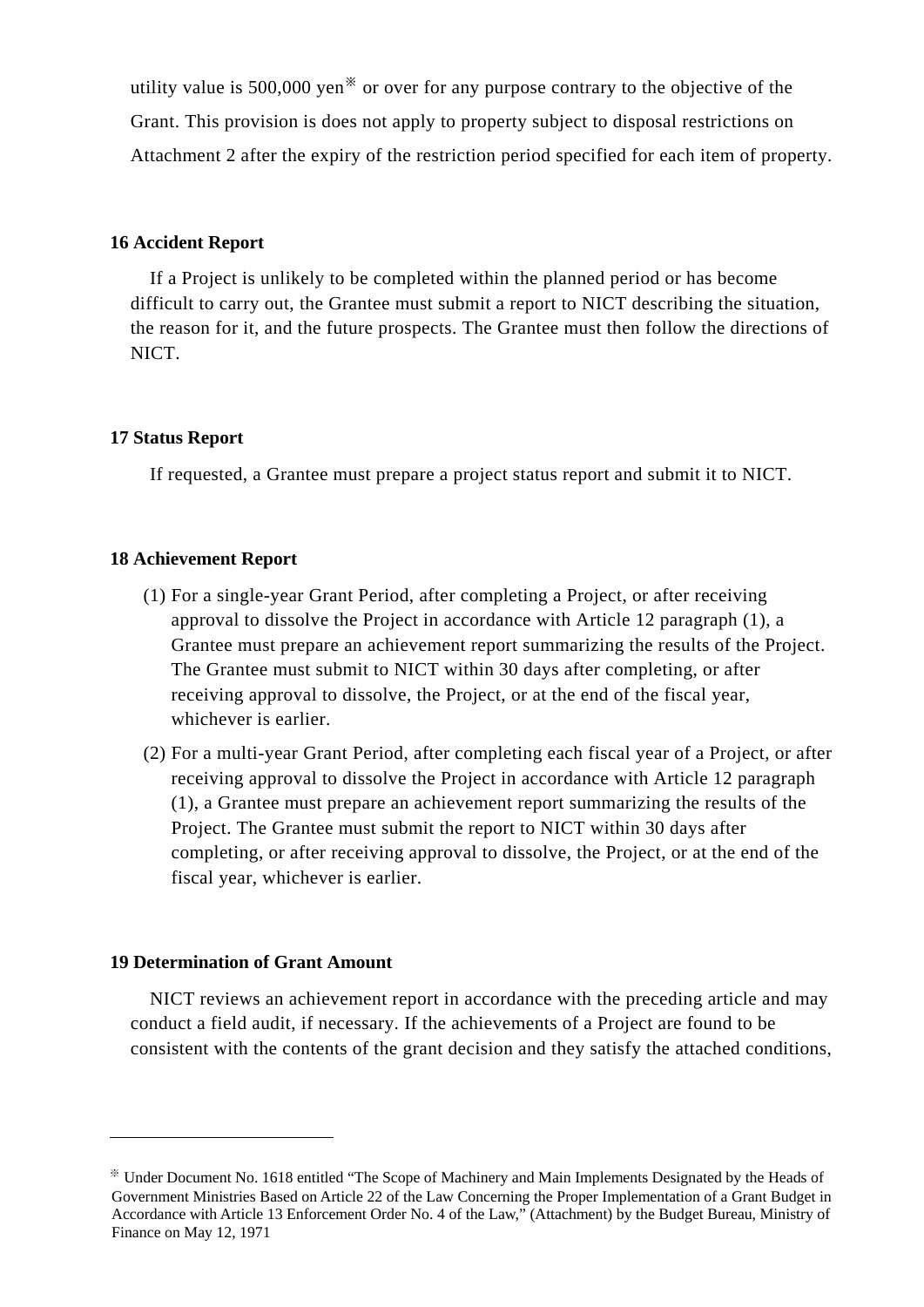NICT will acknowledge the completion of the Project, determine the final amount of the Grant, and notify the Grantee.

# **20 Grant Payment**

After determining the final amount of the Grant in accordance with the preceding article, NICT makes a grant payment, which may be made as a rough estimate, if considered necessary.

# **21 Research Report**

- (1) Within two months after the completion of a Project, NICT has the Grantee submit a report on the results of research and development during the Grant Period ("Research Report").
- (2) If a grant decision is revoked in accordance with Article 24, NICT has a Grantee submit a Research Report for the period up to the receipt of the notification of revocation (or, in the case of approval of discontinuation or dissolution under Article 12 paragraph (1), for the period up to the approval).

# **22 Research Result Report**

- (1) NICT has a Research Team announce research project results at academic meetings or in academic journals within two years after the end of a Grant Period. The announcements clearly state the research and development was made possible through NICT funding.
- (2) If the research results are announced in accordance with the preceding paragraph, NICT has the Research Team submit a document or a publication showing the announcement content.
- (3) I f the Research Team is not able to announce the research results within the period specified in paragraph (1) above, the Research Coordinator must report the reason to NICT.
- (4) For five years after the completion of the Grant Period, the Research Team must prepare an annual report within 20 days after the end of each accounting year about the Project's ongoing impact (e.g. contribution to international standardization, application for industrial property rights, commercialization of research results) over the past year. The Research Team must submit the report to NICT.

# **23 Revenue Payment**

(1) In accordance with the report stipulated in Article 22 paragraph (4), if a Grantee receives considerable revenue from the commercialization of research results, NICT will order the Grantee to pay all or part of the amount of the Grant.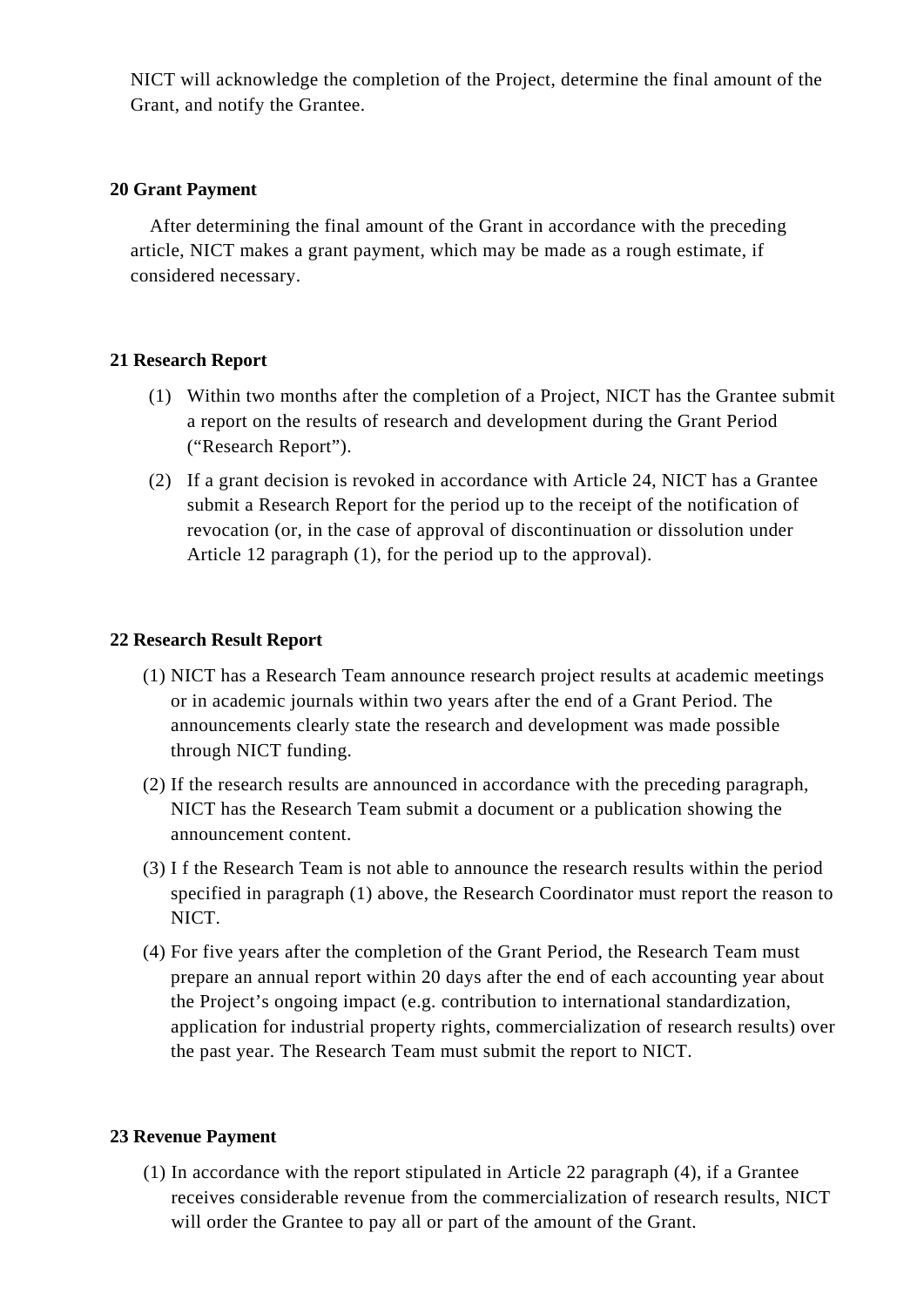- (2) In accordance with the preceding paragraph, NICT may order the Grantee to pay up to but not exceeding the stipulated amount of the Grant.
- (3) NICT may order the Grantee to make revenue payments for five years beginning the year after the year of completing the research and development Project.

# **24 Grant Revocation**

- (1) When approving the discontinuation or the dissolution of a Project in accordance with Article 12 paragraph (1), NICT may revoke all or part of the grant decision.
- (2) If the Grantee, or a member of the Research Team, violates a condition attached to the grant decision or a provision of these Grant Rules, NICT may completely or partially revoke the grant decision.
- (3) The preceding paragraph applies even after the determination of the grant amount in accordance with Article 19.

# **25 Grant Return**

- (1) If a grant decision is revoked in accordance with the preceding article and the Grant has already been paid, NICT will decide on a deadline and demand repayment.
- (2) If an amount has already been paid that exceeds the amount determination in accordance with Article 19, NICT will decide on a deadline and demand repayment of the excess part.
- (3) If a grant decision is revoked under Article 24 paragraph (2) and a repayment request is received in accordance with paragraph (1) above, a Grantee must pay a surcharge on the amount of the Grant at an annual rate of  $10.95\%$ <sup>[\\*](#page-7-0)</sup> for the number of days from the day of receipt of the Grant to the day of repayment.
- (4) If the Grant is not repaid and the surcharge is not paid by the deadline, the Grantee must pay a delinquent charge on the period of nonpayment at an annual rate 10.95%[\\*](#page-7-1) .

# **26 Indirect Costs Allocation Report**

1

(1) An Indirect Costs Receiving Institute must properly allocate indirect costs in accordance with the Common Guidelines for Allocation of Indirect Costs of Competitive Fund (an agreement at the liaison conference of government ministries concerned with the competitive fund dated April 20, 2001).

<span id="page-7-1"></span><span id="page-7-0"></span><sup>\*</sup> Under the rate provision stipulated in Article 19 of the Law Concerning the Proper implementation of a Grant Budget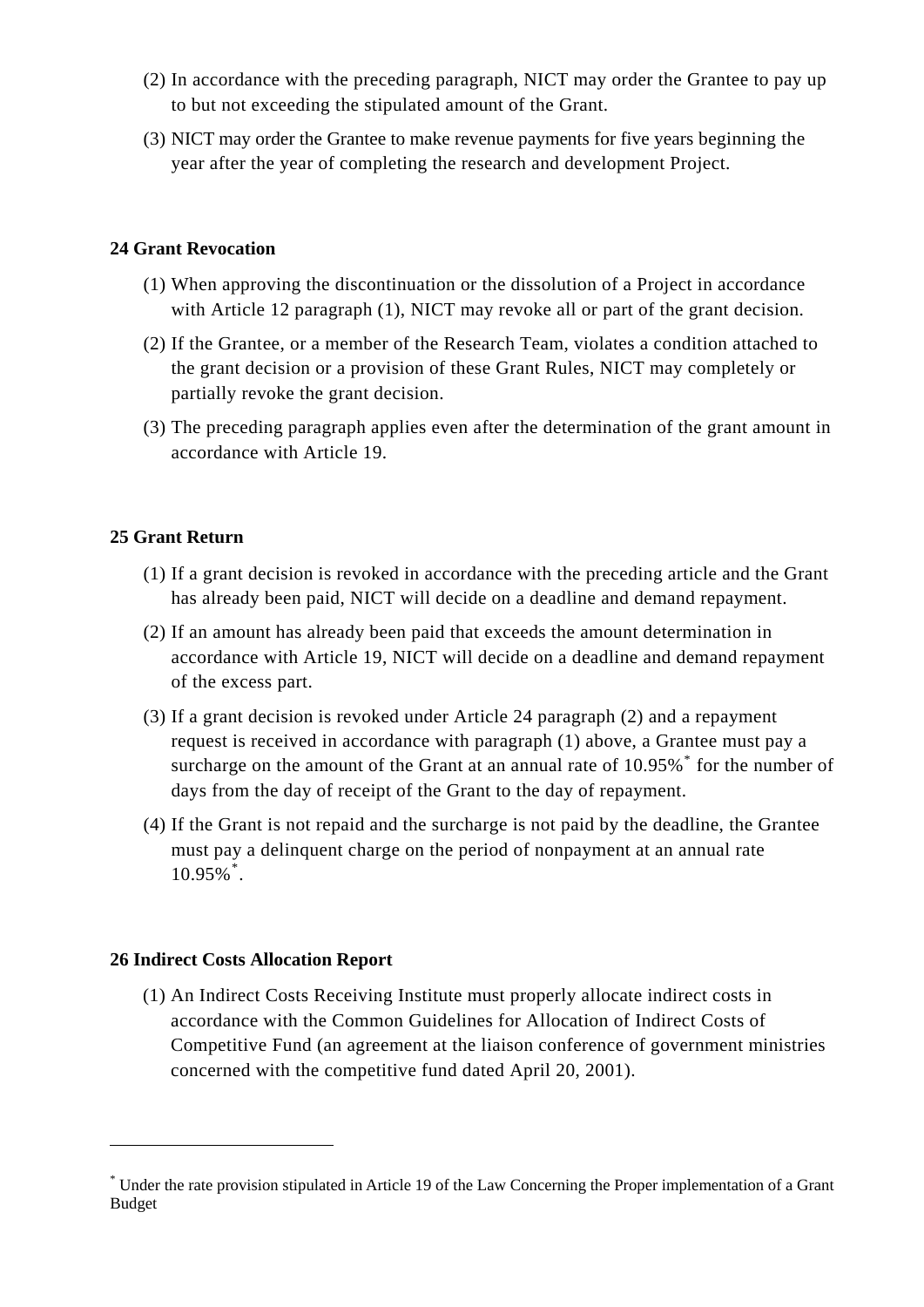(2) The Indirect Costs Receiving Institute must prepare an indirect costs allocation report in accordance with the Common Guidelines in the preceding paragraph and submit the report to NICT by June 30 one year after each year of the Grant Period.

# **27 Other Necessary Items**

If there are other necessary items related to the Grant in addition to these Grant Rules, NICT will decide on each item separately.